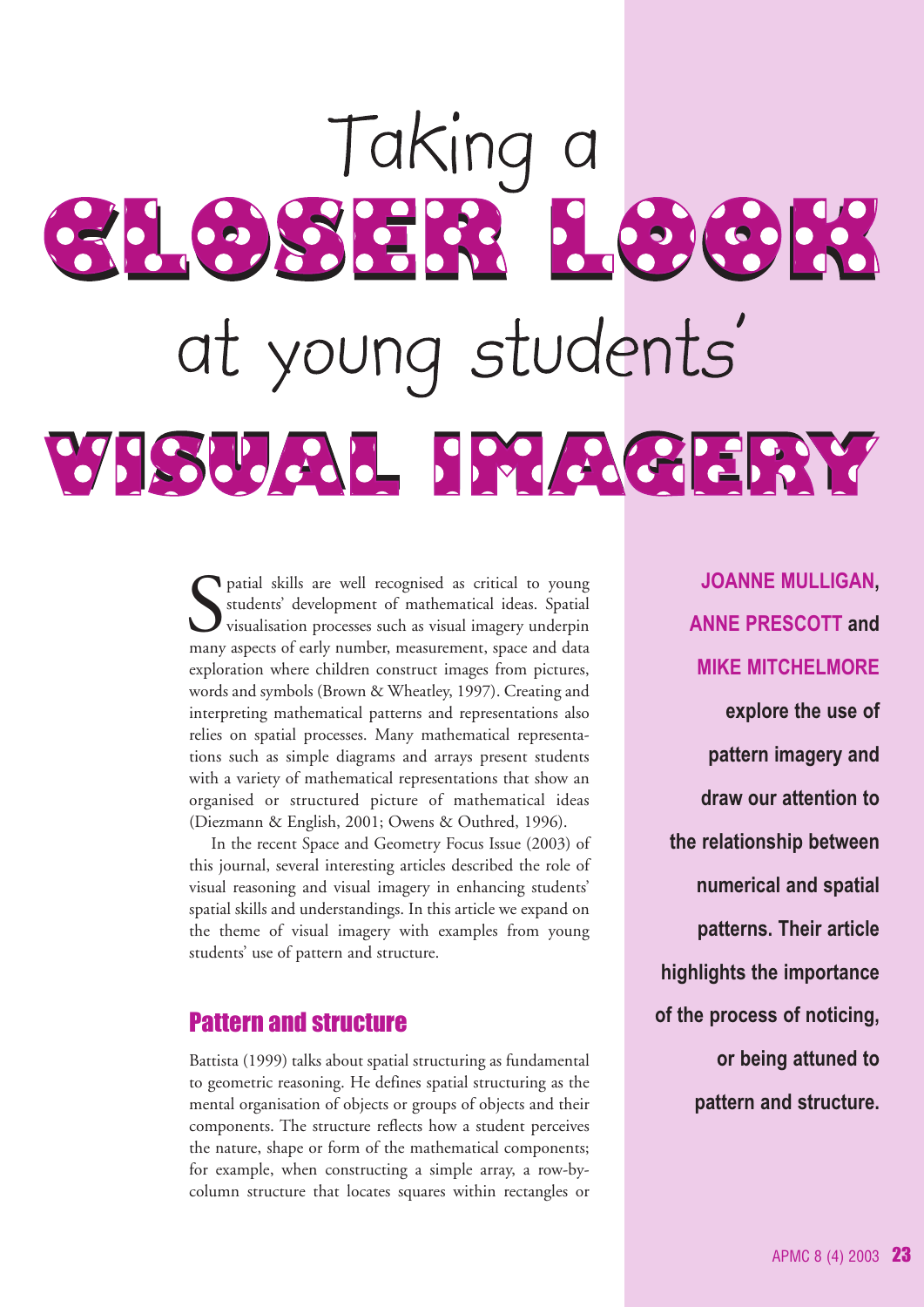cubes within three-dimensional boxes.

Subitising is the ability to see a number of objects instantly without counting them one by one. Some authors restrict this term to the immediate recognition of the number of objects in a particular pattern (e.g. the dots on dice). However, subitising is important in developing pattern and structure in mathematical representations (Bobis, 1996; Clements, 1999). For example, a student may recognise patterns of two or three dots in a rectangular array of six dots and hence see it as a structure rather than as six individual items.

It has been shown that 7 to 11 yearolds whose early mathematical representations show pattern and structure have a better chance of achieving well in mathematics later on (Mulligan, 2002). However, it is not known exactly how young children in the first few years of schooling develop and apply pattern and structure across different contexts, or whether pattern and structure are essentially mathematical or primarily related to spatial organisational skills.

### Our research

In an early numeracy project involving 109 Year 1 students from nine Sydney NSW Department of Education and Training schools, we explored their use of pattern and structure across different strands of the mathematics curriculum (Mulligan, Prescott & Mitchelmore, 2003). The project included a wide range of tasks across the Number, Space, Measurement, Data and Working Mathematically strands of the curriculum which had pattern and structure as their common underlying features. Assessing students' spatial visualisation, visual imagery and problem-solving strategies through individual (videotaped) interviews were key components of this investigation.

Visual imagery refers to the students' ability to create a picture in the mind. Imagery may refer to an abstract image of a concrete object or a dynamic activity where the parts of an image can be taken apart, reconstructed or changed (Owens, 2003). In this project, we were interested in the way students drew their images and the way that they used pattern imagery to count the number of dots in a pattern. We describe examples of students' responses to one such task below.

## Visual imagery task: a triangular pattern of circles

The assessment tasks included a Space task where students were briefly shown a triangular pattern of six circles (Figure 1) and then asked to 'draw what you saw'. This task provided critical evidence of many students' difficulties with visual imagery and recording a triangular pattern. The key questions we posed were as follows:

- Do students notice and use features that are related to spatial organisation, such as the three circles evenly spaced along each side of the triangle?
- Do students rely on unitary counting (counting by ones)?
- Do students make connections between numerical and spatial patterns in developing more efficient mathematical strategies? For example, do they count in a pattern 1, 2, 3 representing the rows of the triangle?



The task proved very difficult, with only 20% of students giving correct responses. Interestingly, students could often remember the correct number of circles in the pattern but could not reproduce the triangular shape or the spatial pattern of the circles.

The following figures show a range of responses to this task, described according to four categories: no structure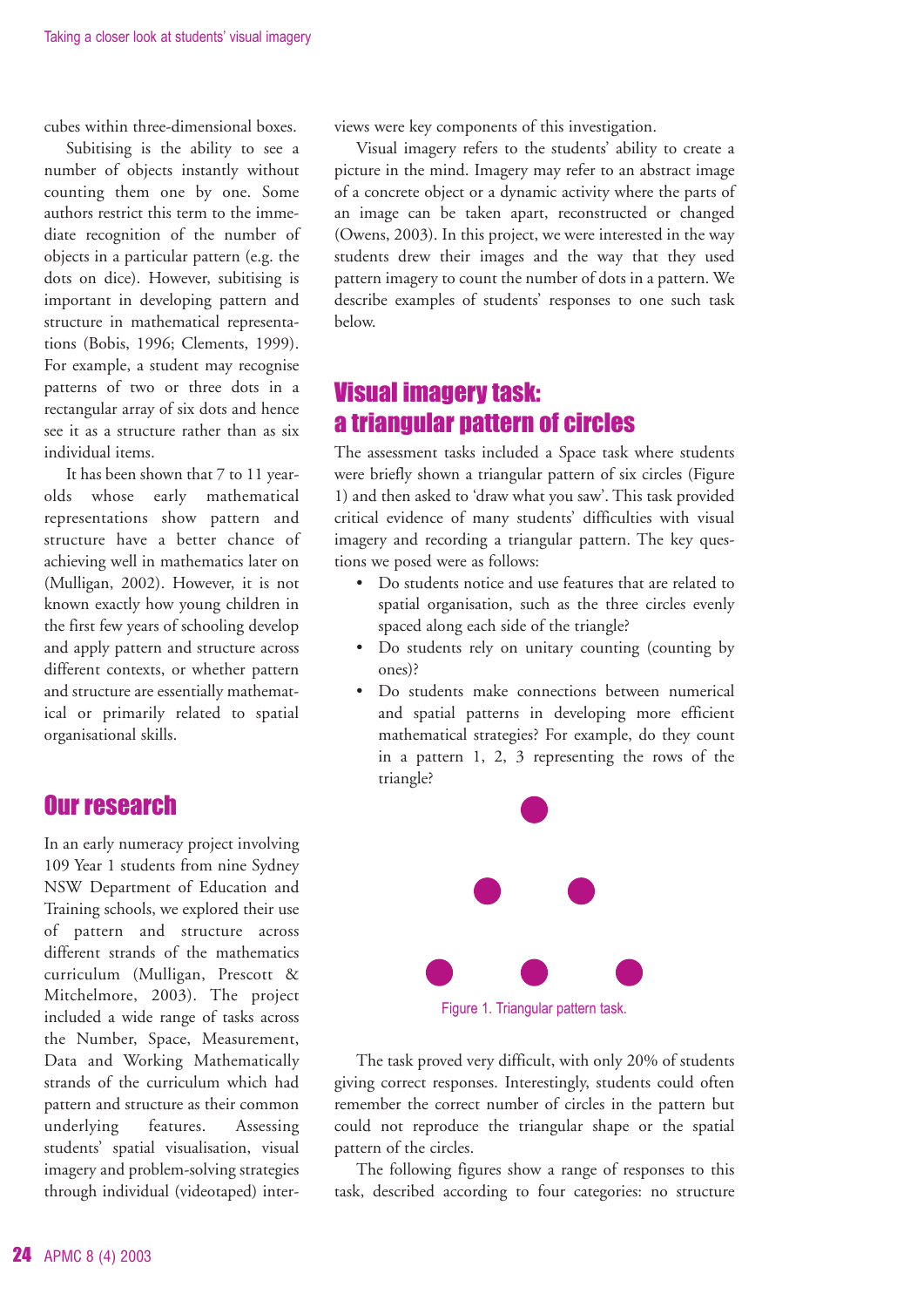(Figure 2), emergent structure (Figures 3, 4 and 5), partial structure (Figures 6, 7, 8, and 9), and structure (Figures 10 and 11).

Mandy drew a row of circles bearing no relationship to the shape, pattern or quantity of the triangular pattern of circles (Figure 2). Interestingly, Mandy made several attempts to depict the triangular shape but consistently drew a row of circles. She explained to the interviewer that she only saw circles and that she drew a picture of what she remembered.

# 0000000

Figure 2. Mandy's response: no structure.

Mitchell initially drew the correct number of circles, but then added squiggles that are unrelated to the triangular pattern (Figure 3). When asked to explain his response, he mentioned that he had counted six circles. He did not, however, represent the spatial organisation, pattern, or triangular shape of the circles. Since there was some attempt to show the circles as evenly spaced, we infer that some signs of structure are beginning to emerge in Mitchell's drawing.



Figures 3. Mitchell's response: emergent structure.

Clare described her drawing (Figure 4) as a 'Christmas tree'. It shows little awareness of the structure of the pattern or the number of circles. However, some idea of structure was beginning to emerge, with equally spaced markings and some indication of the triangular shape.



Figure 4. Clare's response: emergent structure

Melinda responded with a curved sequence of circles that neither represented the shape nor the number of circles (Figure 5). Interestingly, she explained that the curve resembled a triangle on its side (rotated 90° to the left). It is difficult to assess whether she had actually formed an image of a triangle, but there is some indication of emergent structure in the way she spaced the circles.



Figure 5. Melinda's response: emergent structure.

Figure 6 shows Trisha's response: an array of three rows of four circles. She made an initial attempt to draw a triangular form (as can be seen from the sloping side) but then reverted to a rectangular array, perhaps because it was more familiar. Her drawing does, however, correctly show some important aspects of the required structure: it has distinct rows and columns, and the circles were equally spaced. For this reason, we classify Trisha's drawing as showing partial structure.



Figure 6. Trisha's response: partial structure

Figure 7 shows Lloyd's drawing. The triangular shape is clear, and the circles around the edge are fairly equally spaced, but he has not repre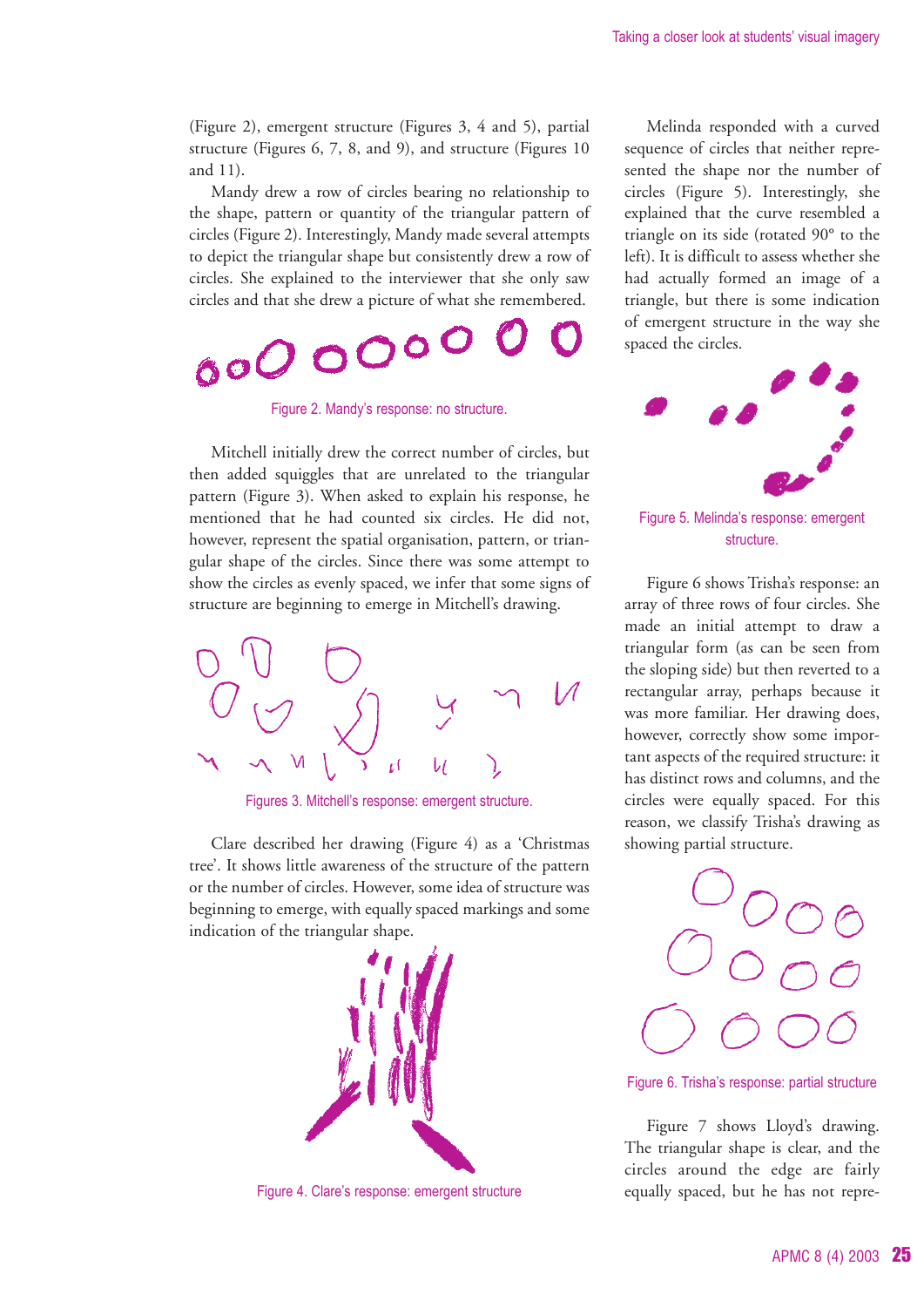sented the numerical pattern or quantity correctly: the circles inside the triangle just seem to be drawn to fill in the space.



Figure 7. Lloyd's response: partial structure.

Figure 8 shows Katie's first drawing, an equilateral triangle. She showed the correct spatial structure (three equal sides) but completely neglected to represent the spatial pattern. At a follow-up interview, she did attempt to show the pattern of circles within an equilateral triangle shape (Figure 9). However, like Lloyd, she seemed to have filled the space inside the triangle with random circles.



Figure 8. Katie's response in Interview 1: partial structure.





Kirsten's and Mitchell's drawings (Figures 10 and 11) both depict a triangular shape (although not exactly aligned), and the correct numerical pattern of 1, 2 and 3 circles aligned in rows. These students reproduced and described the triangular shape, the spatial structure and number pattern without any hesitation. In follow-up interviews, both these students could extend the pattern of triangular numbers accurately.



Figure 10. Kirsten's response: structure.



Figure 11. Mitchell's response: structure.

### Teaching implications

Although our task reflects only one aspect of underlying mathematical structure and pattern, the responses provide indicators of Year 1 students' developing visual imagery. Most importantly, these representations provide an indication of students' ability to represent a spatial/numerical pattern from memory. We were surprised at the wide range of responses.

There are many tasks that can capture students' ability to use visual imagery (tasks requiring rearrangement of parts of shapes) and transformations (reflection, rotation and translation). The triangular pattern task requires attention to three aspects: the shape of the pattern (a triangle), the arrangement of the parts (equally spaced in lines), and the quantity (6 circles). Recognition of pattern and structure in tasks like this lays the foundation for success in other patterning tasks, such as consecutive odd numbers depicted as a triangle (1, 3, 5, 7…).

There is evidence that students can become more attuned to the importance of pattern and structure if the teacher provides appropriate tasks. The visual memory task would be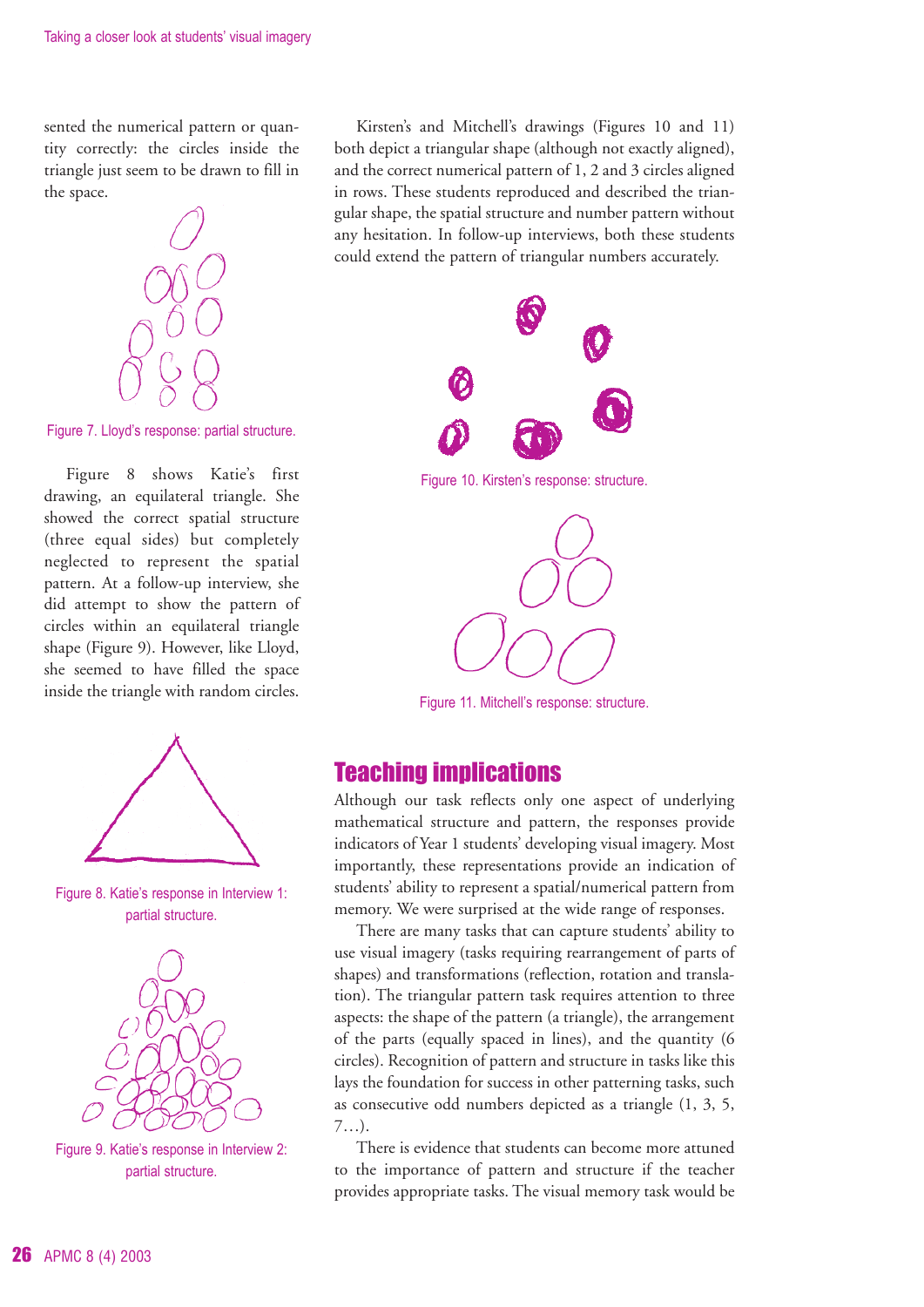a good one to begin with. Students may need to focus on each feature (shape, arrangement and quantity) separately, before they can integrate them into one mathematical image. Their attention can be drawn to the shape of the pattern, they can be asked to visualise it in their 'mind's eye', and then they can draw their image and check their drawing against the original pattern. The numerical pattern can be built up gradually through subitising, counting and grouping tasks. Similar visual memory tasks can be devised using a range of two-dimensional and three-dimensional shapes. In this way, students would be encouraged to focus on mathematical aspects of representations rather than distracting features which do not lead mathematical understanding (Thomas, Mulligan & Goldin, 2002).

More able students can be challenged to develop complex aspects of pattern and structure through openended tasks creating and extending spatial and numerical patterns and models. Key questions to extend such students might be the following:

- What do you notice is the same about this pattern (e.g., a triangle of dots) and a numerical pattern (e.g., 1, 2, 3)?
- Can you draw the same pattern in a different way (e.g., upside down)?
- Can you create and draw from memory a similar pattern using a different shape?

Identifying students' use of visual imagery can provide indicators of their mathematical images, and this information could be particularly significant for assessing and assisting gifted and talented students as well as those experiencing learning difficulties.

#### References

- Battista, M. C. (1999). Spatial structuring in geometric reasoning. *Teaching Children Mathematics, 6*, 171–177.
- Bobis, J. (1996). Visualisation and the development of number sense with Kindergarten children. In J. T. Mulligan & M. C. Mitchelmore (Eds), *Children's Number Learning* (pp. 17–35). Adelaide: Australian Association of Mathematics Teachers Inc./MERGA.
- Brown, D. L. & Wheatley, G. H. (1997). Components of imagery and mathematical understanding. *Focus on Learning Problems in Mathematics, 19*, 45–70.
- Clements, D. H. (1999). Subitising. What is it? Why teach it? *Teaching Children Mathematics, 5*, 400–405.
- Diezmann, C. & English, L. (2001). Promoting the use of diagrams as tools for thinking. In A. A. Cuoco & F. R. Curcio (Eds), *The Role of Representation in School Mathematics* (pp. 77–90). Reston, VA: National Council of Teachers of Mathematics.
- Mulligan, J. T. (2002). The role of structure in children's development of multiplicative reasoning. In B. Barton, K. Irwin, M. Pfannkuch & M. Thomas (Eds), *Mathematics Education in the South Pacific* (Proceedings of the 25th annual conference of the Mathematics Education Research Group of Australasia, Auckland, pp. 497–504). Sydney: MERGA.
- Mulligan, J. T., Prescott, A. E. & Mitchelmore, M. C. (2003). A framework for developing pattern and structure in early numeracy. *Reflections, 28*(1), 7–11.
- Owens, K. (2003). Investigating and visualising in Space and Geometry. *Australian Primary Mathematics Classroom, 8*(2), 14–19.
- Owens, K. & Outhred, L. (1996). Young children's understanding of tiling areas. *Reflections, 21*(3), 35–40.
- Thomas, N. D., Mulligan, J. T. & Goldin, G. A. (2002). Children's representations and cognitive structural development of the counting sequence 1–100. *Journal of Mathematical Behavior, 119*, 1–17.

### Acknowledgement

The project on which this article is based was funded by a Macquarie University Research Development Grant. Our thanks to the NSW Department of Education and Training and the teachers and students who gave their time and support.

**Joanne Mulligan, Anne Prescott and Mike Mitchelmore are teachers and researchers at the Australian Centre for Educational Studies, Macquarie University in Sydney, NSW.**

**ADMC**